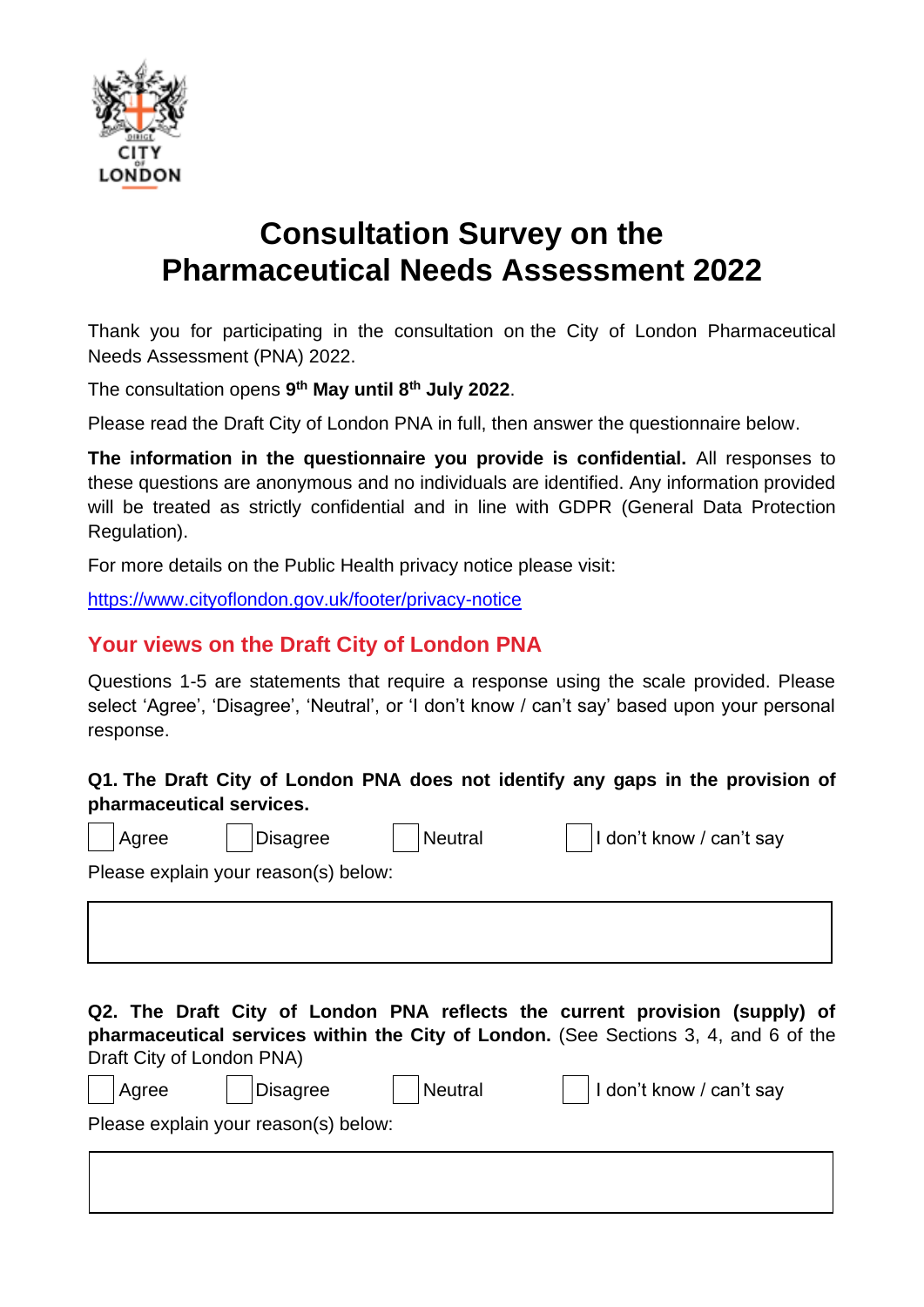

|                         |                                                         |                                                                               | Q3. The Draft City of London PNA reflects the current pharmaceutical needs of the<br>City of London residents. (See Section 6 of the Draft City of London PNA)                                         |  |
|-------------------------|---------------------------------------------------------|-------------------------------------------------------------------------------|--------------------------------------------------------------------------------------------------------------------------------------------------------------------------------------------------------|--|
| Agree                   | <b>Disagree</b>                                         | <b>Neutral</b>                                                                | I don't know / can't say                                                                                                                                                                               |  |
|                         | Please explain your reason(s) below:                    |                                                                               |                                                                                                                                                                                                        |  |
| of London PNA)<br>Agree | <b>Disagree</b>                                         | <b>Neutral</b>                                                                | Q4. The Draft City of London PNA reflects the future (over the next three years)<br>pharmaceutical needs of the City of London residents. (See Section 6 of the Draft City<br>I don't know / can't say |  |
|                         | Please explain your reason(s) below:                    |                                                                               |                                                                                                                                                                                                        |  |
| Agree                   | <b>Disagree</b><br>Please explain your reason(s) below: | (See the Executive Summary of the Draft City of London PNA)<br><b>Neutral</b> | Q5. What is your opinion on the conclusions within the Draft City of London PNA?<br>I don't know / can't say                                                                                           |  |
|                         |                                                         |                                                                               |                                                                                                                                                                                                        |  |

**Q6. Do you have any other comments you would like to make with regards to the PNA or any pharmaceutical services in the City of London?**

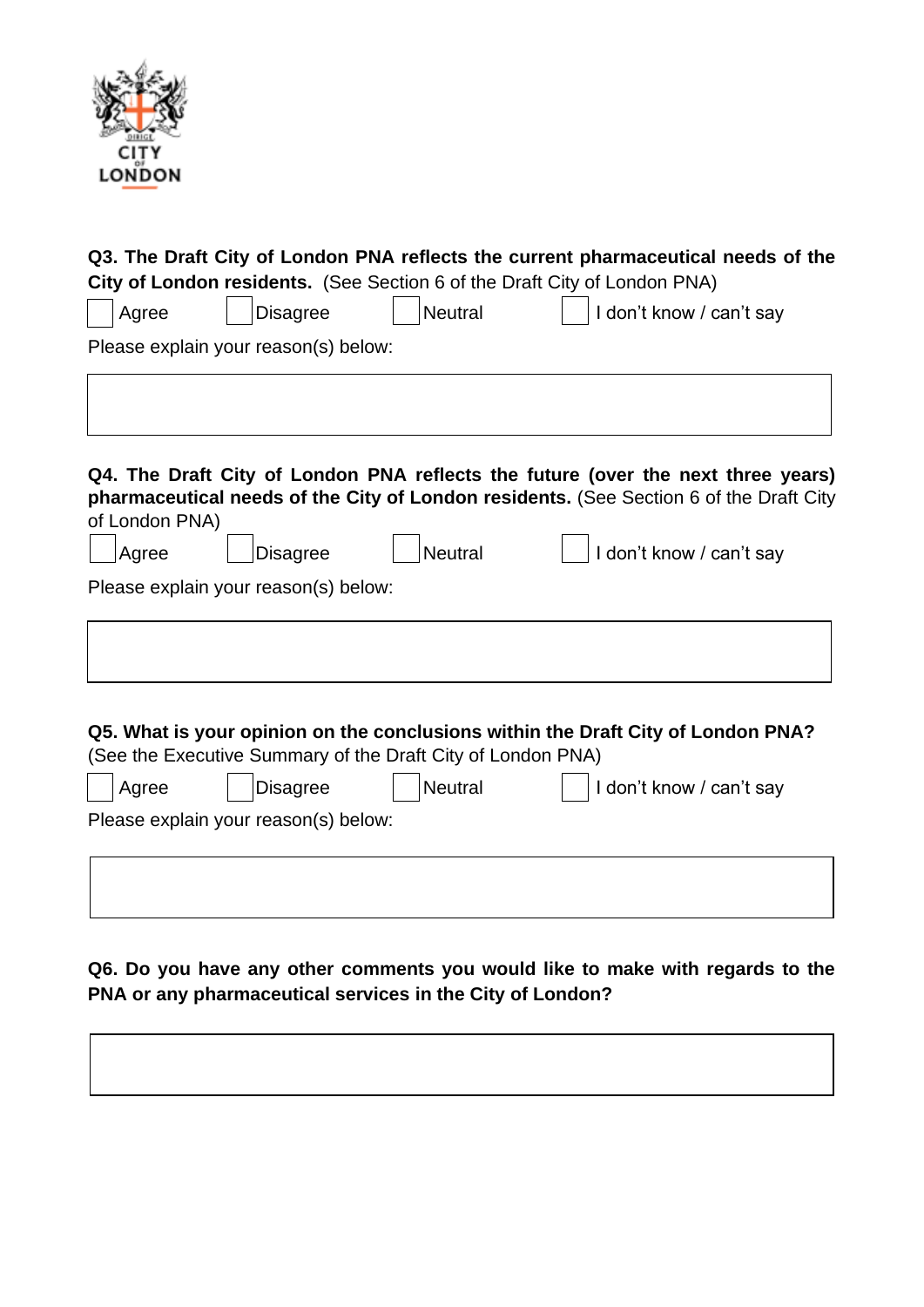

## **Your interest in the PNA**



### **About you**

#### **Why do we monitor?**

To help us continually improve our services. You can help us find out who we're reaching by providing the following details.

It is your choice whether you answer these questions. Your replies will not be used in a way that identifies you however they will help us to understand how community needs may vary; and helps us make informed decisions on how we develop services and target resources.

#### **Q8. Age: What is your age group?**

| $\Box$ Under 16 | $\Box$ 16-17    | $\Box$ 18-24 | $\Box$ 25-34 | $\Box$ 35-44 |
|-----------------|-----------------|--------------|--------------|--------------|
| $\Box$ 45-54    | $\square$ 55-64 | $\Box$ 65-84 | $\Box$ 85+   |              |

**Q9. Caring responsibilities:** A carer is someone who spends a significant proportion of their time providing unpaid support to a family member, partner or friend who is ill, frail, disabled or has mental health or substance misuse problems.

**Do you regularly provide unpaid support caring for someone?**

 $\Box$  Yes  $\Box$  No

**Q10. Disability:** Under the Equality Act you are disabled if you have a physical or mental impairment that has a 'substantial' and 'long-term' negative effect on your ability to do normal daily activities. **Do you consider yourself to be disabled?**

 $\Box$  Yes  $\Box$  No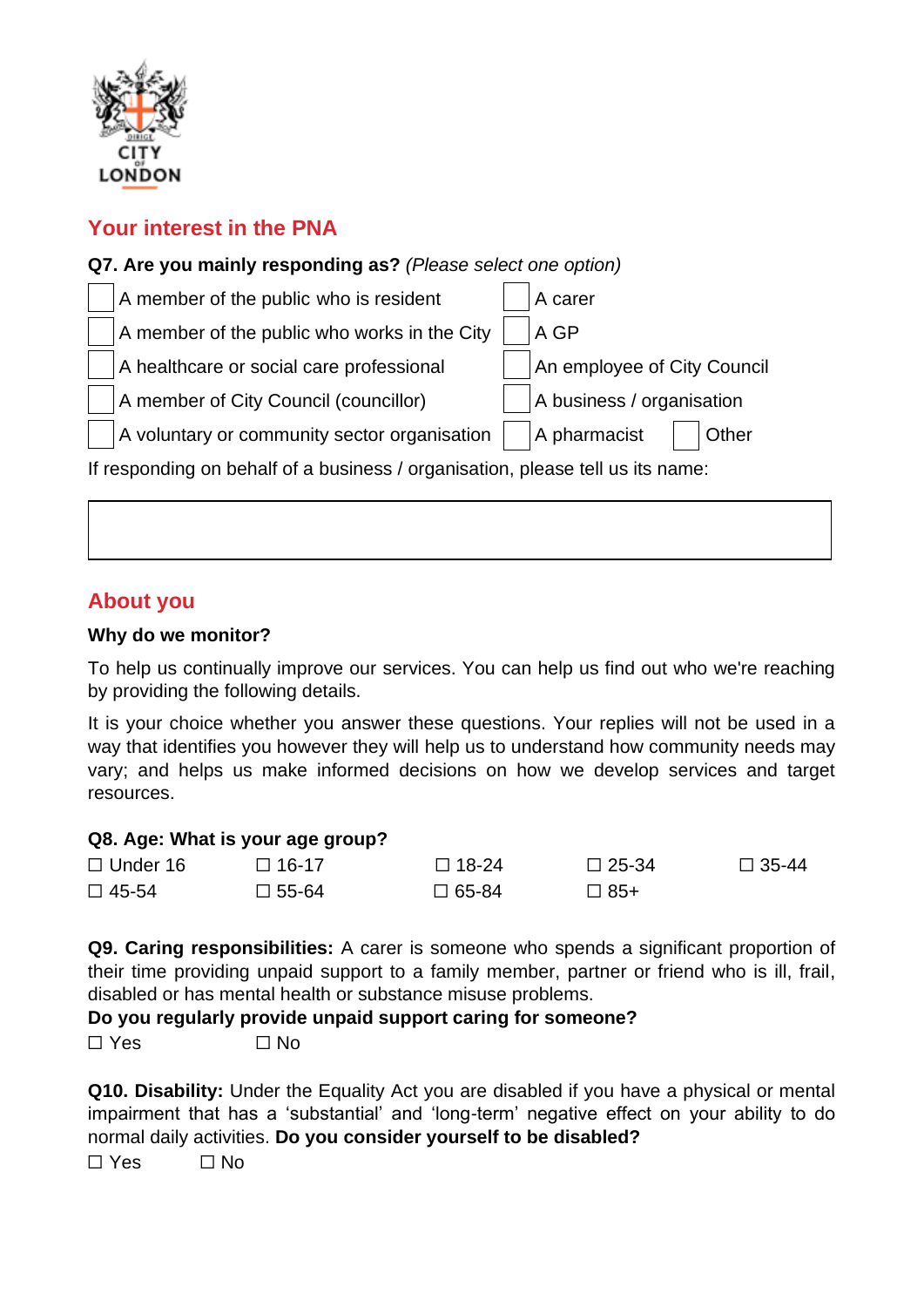

## **Q11. Ethnicity: Are you:** White: ☐ White – British ☐ White – English ☐ White – Welsh ☐ White – Scottish ☐ White – Northern Irish ☐ Irish ☐ Gypsy or Irish Traveller ☐ White – Australian / New Zealander ☐ White – European Mixed ☐ White – Italian ☐ White – Kurdish ☐ White – North American ☐ White – Other Eastern European ☐ White – Other Western European ☐ White – Polish ☐ White – Turkish ☐ White – Turkish Cypriot ☐ White – Other, please describe \_\_\_\_\_\_\_ Mixed or multiple background: ☐ White and Black Caribbean ☐ White and Black African ☐ White and Asian ☐ Any other mixed background \_\_\_\_\_\_\_\_\_ Asian or Asian British: ☐ Indian ☐ Pakistani ☐ Bangladeshi ☐ Chinese ☐ Nepali ☐ Sri Lankan Sinhalese ☐ Sri Lankan Tamil ☐ Sri Lankan other □ Vietnamese □ Other Asian, please describe Black or Black British: ☐ Black British ☐ Black – Angolan ☐ Black – Caribbean ☐ Black – Congolese ☐ Black – Ghanaian ☐ Black – Nigerian ☐ Black – Sierra Leonean ☐ Black – Somali ☐ Black – Sudanese ☐ Other Black African, please describe \_\_\_\_\_\_\_\_\_\_\_\_\_\_\_\_

| Other Ethnic Group:                 |                                    |                          |                   |
|-------------------------------------|------------------------------------|--------------------------|-------------------|
| $\Box$ Arab                         | $\Box$ Afghan                      | $\Box$ Egyptian          | $\Box$ Filipino   |
| $\Box$ Iranian                      | $\Box$ Iraqi                       | $\Box$ Japanese          | $\Box$ Korean     |
| $\Box$ Kurdish                      | □ Latin / South / Central American |                          | $\Box$ Lebanese   |
| $\Box$ Libyan                       | $\Box$ Malay                       | $\Box$ Moroccan          | $\Box$ Polynesian |
| $\Box$ Thai                         | $\Box$ Turkish                     | $\Box$ Vietnamese        | $\Box$ Yemeni     |
| □ Jewish/Charedi Jew                | $\Box$ Any other ethnic group      |                          |                   |
| $\Box$ Information not yet obtained |                                    | $\Box$ Prefer not to say |                   |